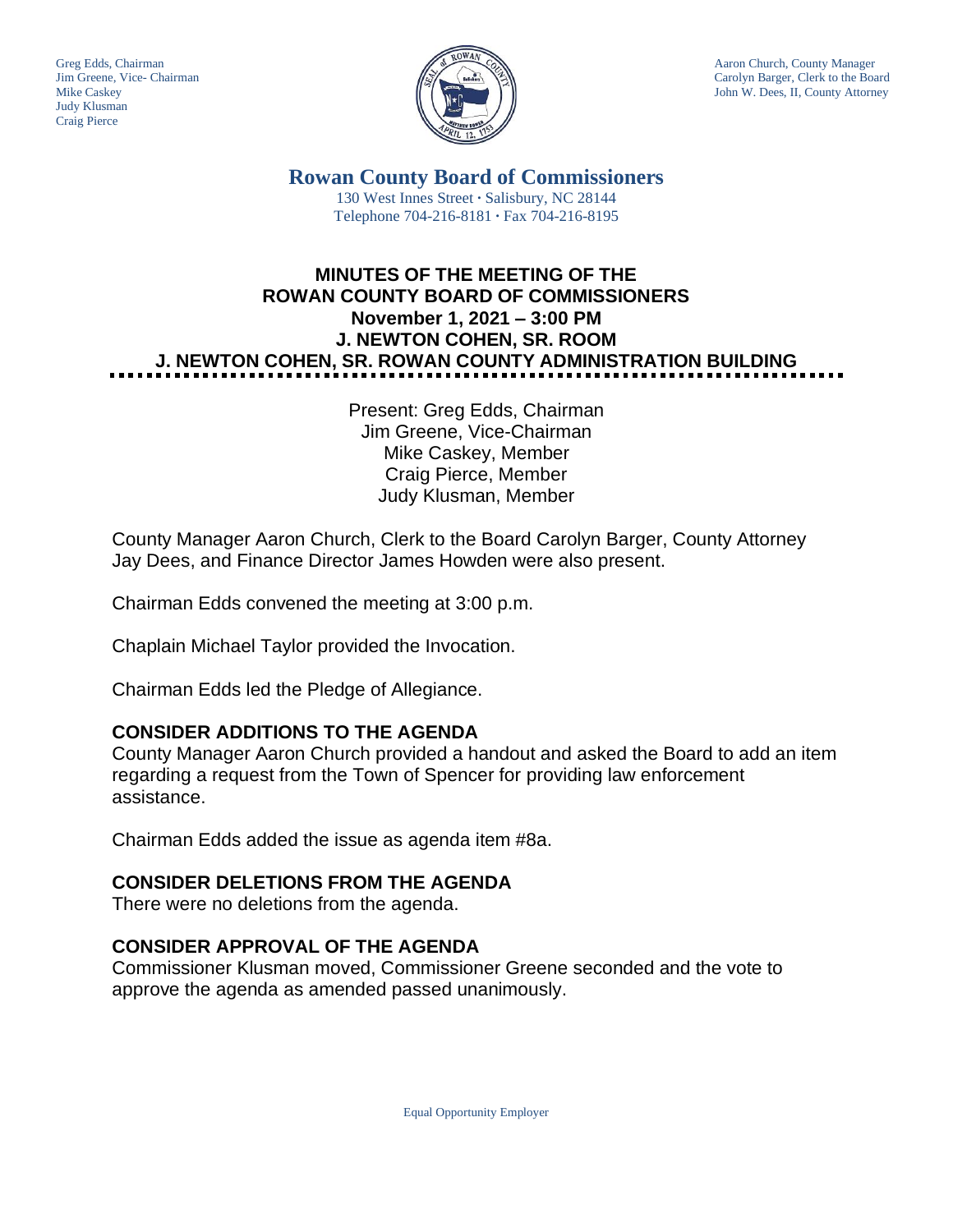### **CONSIDER APPROVAL OF THE MINUTES**

Commissioner Klusman moved, Commissioner Caskey seconded and the vote to approve the minutes of the October 18, 2021 Commission Meeting passed unanimously.

# **1. CONSIDER APPROVAL OF CONSENT AGENDA**

- Commissioner Pierce stated there was an electronic error message when trying to view Consent Agenda Item T (Animal Shelter Driveway). As a result, Chairman Edds said the item would be placed on the regular agenda as Item #8b for discussion.
- Commissioner Pierce asked the Board to add a request from River Park to waive permit fees for construction of a gatehouse. Chairman Edds added the issue to the Consent Agenda.

Commissioner Klusman moved approval of the Consent Agenda as amended. The motion was seconded by Commissioner Greene and passed unanimously.

The Consent Agenda consisted of the following:

- A. Memo to BOC Finance Reconciliation for NC DHHS
- B. Request for Public Hearing for 'Project Bishop'
- C. Lower Parking Lot Event Approval at WEP
- D. Schedule Public Hearing for TA 02-21: Tom Turpin, for November 15, 2021
- E. Fiscal Year 2021 Year End
- F. Reschedule Public Hearing for Multiple Road Names
- G. Accept Final Offer For Lot Located At 608 S. Carolina Avenue, Spencer, NC
- H. Rowan County BeeKeeper Grant
- I. Bi-Weekly Environmental Health Report
- J. HOME ARP [Request to Participate]
- K. Declare Portion of Lots 19 and 22 Off Long Street As Surplus
- L. Rejection of RFP 2022-007 for Cardiac Monitors
- M. Permission to Release a Request for Information on Cardiac Monitors
- N. Approval of Revised Procurement Policy
- O. Lease Extension at 210 North Main Street for Department of Juvenile Justice
- P. Z 08-21 [Okra Holdings, LLC]: Schedule Public Hearing for November 15, 2021
- Q. Z 08-21 Suggested Hearing Procedures
- R. Approval of Contract with Carolina Siteworks for Roadway Project
- S. Visitation Station for Families First
- T. Animal Shelter Driveway (This item was moved to the regular agenda as item #8b)
- U. Request from River Park to Waive Permit Fees For Construction of Gatehouse (This request was added during consideration of Consent Agenda approval. The fees waived were: Commercial Plan Review \$60; Electrical Permit \$100; and Construction Permit \$60).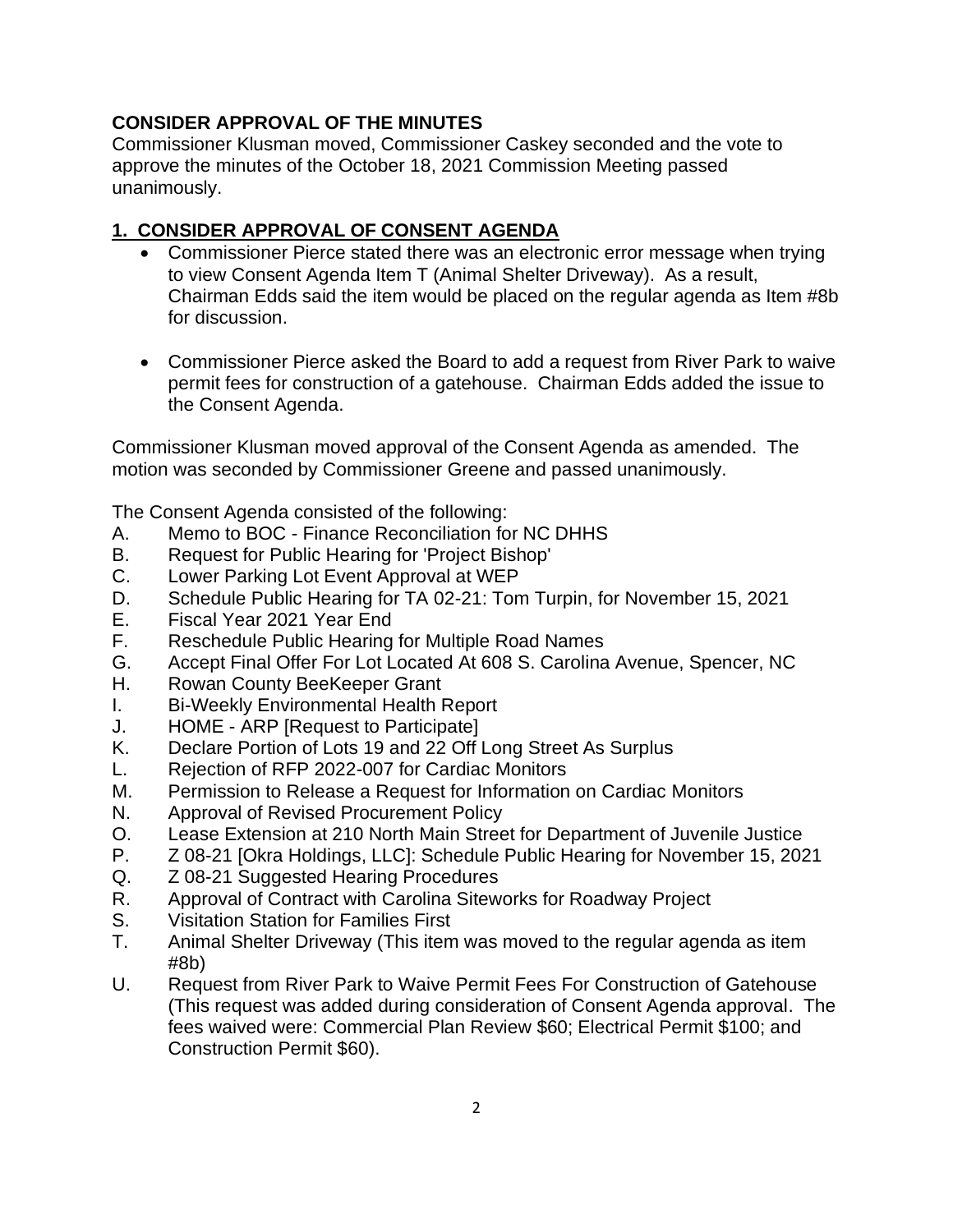#### **2. APPROVAL OF PROCLAMATION AND RECOGNITION OF FARM CITY WEEK NOVEMBER 15-19TH**

Chris Sloop, Director of Rowan Soil and Water Conservation District, thanked the Board for the opportunity to showcase the County's 2021 Conservation Farm Family. Mr. Sloop reported that each year a Farm Family was selected for doing all they could from an agricultural perspective to preserve the soil and water quality.

Mr. Sloop showed a video recognizing the Wetmore Farm (Farm) as the Conservation Family of the Year. The Farm was also selected as the Mountain Region Winner runner-up for the State of North Carolina. The Wetmore Farm, located in Woodleaf, was owned and operated by Artie and Libby Watson. While the video was played, Mr. Sloop narrated and described the operations of the Farm.

A round of applause followed. Mr. and Mrs. Watson and their daughter, Laura, joined the Board in front of the dais for a photograph.

Commissioner Greene read a Proclamation for Farm City Week. Commissioner Greene moved approval of the Proclamation and the motion was seconded by Commissioner Klusman and passed unanimously. Commissioner Greene then presented the Proclamation to the Watsons.

The Proclamation was approved as follows:

WHEREAS, agriculture is an \$11 billion industry for the state of North Carolina. The state ranks number one in the nation in farm cash receipts for tobacco and sweet potatoes, number two for poultry and eggs, and number three for fresh-market cucumbers and strawberries; and

WHEREAS, Farm-City Week highlights partnerships farmers here and across the nation produce an abundance of nutritious, good tasting food for everyone to enjoy. Their partnerships with grocers, truck drivers, processors, scientists, consumers and many others all play important roles in getting food from the fields to household tables; and

WHEREAS, Rowan County has over 118,000 acres of farm land with an average farm size of 129 acres. Ninety-seven percent of our farms are family owned. Rowan County is the State's second largest producer of strawberries and fourth largest producer of tomatoes; and

WHEREAS, Rowan County farms bring an annual net income of 19.5 million dollars to the county each year with a market value of \$82 million in agricultural products; and

WHEREAS, NC Cooperative Extension Rowan County Center, and the Rowan County Soil and Water Conservation District are encouraging people to speak with farmers or agribusiness providers so they can learn more about agriculture and where their food, fiber and fuel comes from.

NOW, THEREFORE, the Rowan County Board of Commissioners does hereby proclaim November 15- 1,9 2021 as FARM-CITY WEEK in Rowan County, and encourages all citizens to observe the significance of this week.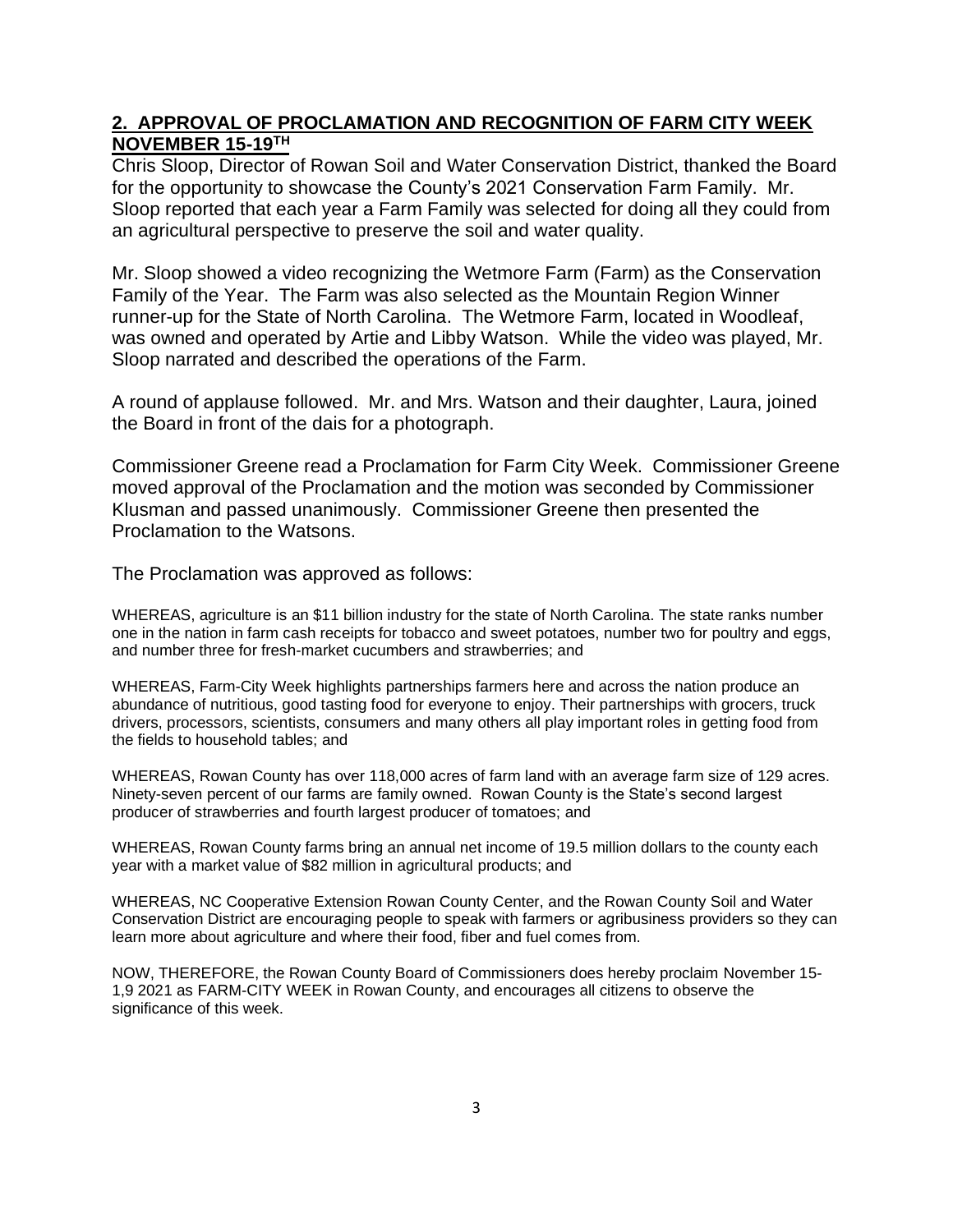### **3. PUBLIC COMMENT PERIOD**

Chairman Edds opened the Public Comment Period to entertain comments from any citizens wishing to address the Board and with no one coming forward, Chairman Edds closed the Public Comment Period.

## **4. CONSIDER SNIA 07-21: RACE CITY PROPERTIES**

Assistant Planning Director Shane Stewart presented the staff report. Mr. Stewart stated that Planning Staff had received a Special Non-Residential Intensity Allocation (SNIA) request from Race City Properties LLC to construct a 16,000 square foot race shop on Lot 61 of Mooresville Motorsports. Approving the request would allow the project to exceed the administrative allowance of 12% built-upon are (e.g. buildings, pavement, gravel) limitation requirement of the Coddle Creek watershed and allow up to 70% built-upon area for the project. A total of 10% of the watershed acres may be removed from the 12% limitation and permit up to 70% built upon area.

Chairman Edds opened the floor to receive comments from anyone wishing to speak on the request and no one came forward.

Commissioner Pierce moved, Commissioner Caskey seconded and the vote to approve SNIA 07-21 passed unanimously.

## **5. RESOLUTION SUPPORTING SANITARY SEWER CONNECTION WITHIN COUNTY CONSERVATION EASEMENT AREA**

County Attorney Jay Dees reported that Rowan County participated in a program to protect the area along Grant's Creek on the property commonly known as the Mid Carolina Regional Airport as part of the County's former landfill site closing. Within that area, Salisbury-Rowan Utilities (SRU) maintained a sanitary sewer line that served several residential area and developments along Highway 150 and Hwy 52/Airport Road. The City of Salisbury recently approved a 270-unit residential development to be located at the intersection of Rowan Mill Road and Mooresville Road adjacent to Forest Glen Subdivision. The developer agreed to a voluntary annexation into the City of Salisbury. The development needs to connect to this existing sanitary sewer line and has expended a lot of money exploring all other options only to determine that this line would be the most efficient location for this development.

The current Conservation Easement document prohibited several types of development within the easement area. Mr. Dees was of the opinion that it did not prohibit temporary land disturbing activity like making new connections to the existing sewer line where any disturbed land would be repaired or replaced to its original or better condition.

Mr. Dees said he did not feel the Board's predecessors on the Commission who created the Conservation Easement would have forever prohibited any future connections as it would stop any development in the area without installing new lines somewhere else. Mr. Dees said the current developer had reached out through their attorney to all parties in hopes the County would support the Resolution as the owner of the property to allow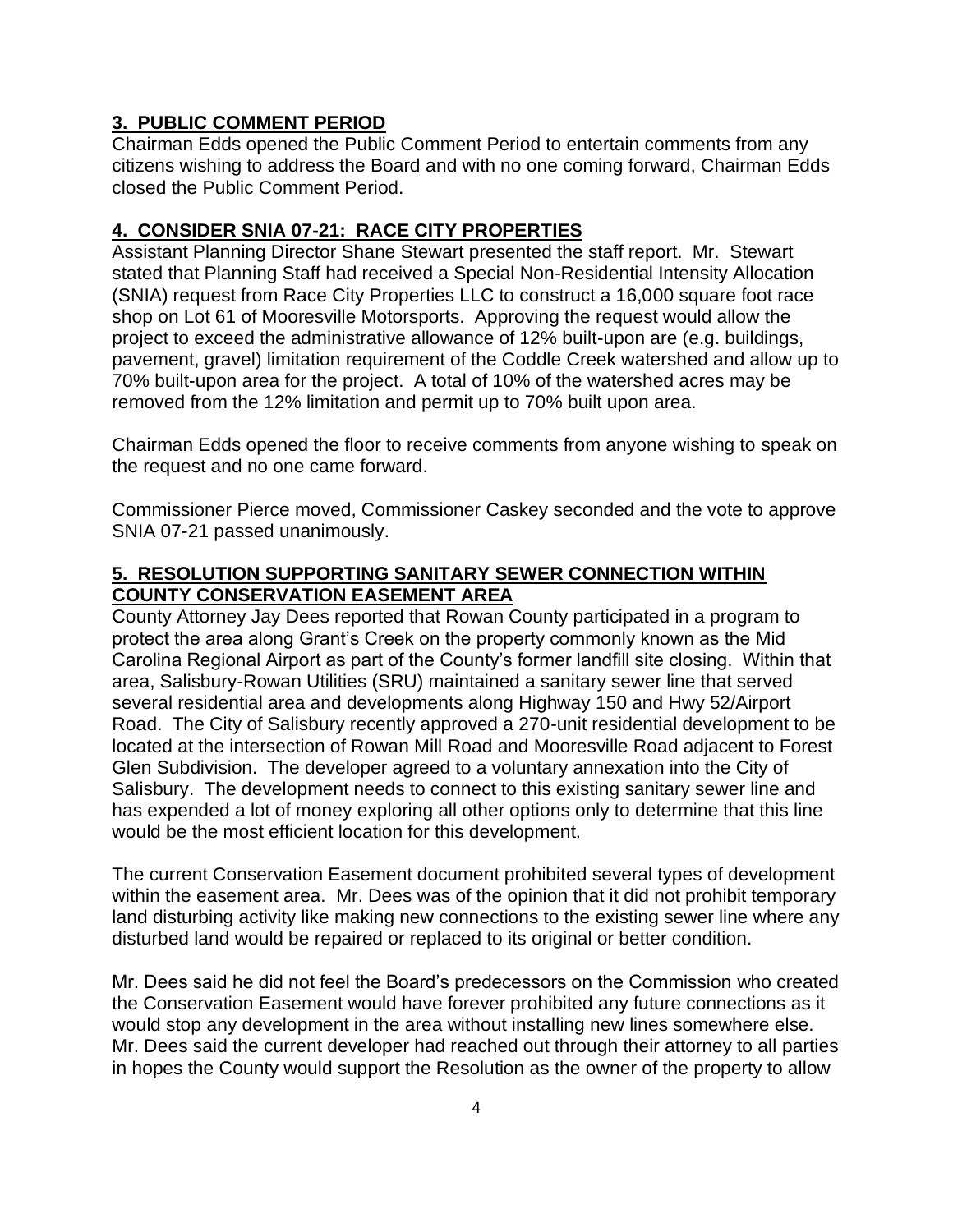them to connect. Mr. Dees said there would be meetings with Three Rivers Landtrust who ultimately controlled the final decision. Mr. Dees said the Resolution would be in support of what would be taken to the Three Rivers Landtrust Board.

Chairman Edds said the Resolution showed support of not building on conservation land but simply allowed for access to the sewer system underneath conservation land. The connection would be made and the land would be restored. Chairman Edds said the construction would take place on another tract of land.

Mr. Dees said he understood the developer was not only interested in restoring the area to be disturbed for the connection but was also proposing enhancements that would add to the conservation easement.

Commissioner Pierce moved to approve the Resolution followed by a second from Commissioner Klusman. The motion passed unanimously.

### **6. FIRE DEPARTMENT FUNDING**

County Manager Aaron Church discussed a request to provide a portion of the last COVID funds for Rowan County's Volunteer Fire Departments (VFD). Mr. Church said the request would require Board approval and the distribution of the funds would be similar to the process that had been used for the municipalities.

Mr. Church recalled the Board had previously developed an agreement for the municipalities that wished to accept COVID funds. Mr. Church said the municipalities signed an agreement to ensure the money would be spent in compliance with state and federal rules and guidelines.

Mr. Church said if the Board approved the request for \$50,000 per VFD from American Rescue Plan (ARP) funds, he would ask the Board to authorize the County Manager to work with the Chief of the Fire Association to develop an agreement for both parties in order for the County to provide the funds and to also protect the County's interest at the same time.

Chairman Edds moved to provide \$50,000 to each of the VFD in Rowan County and to ask the County Manager to work with the President of the Fire Chiefs Association to work on an agreement to take to each of departments; and, the VFD would spend these monies within the rules of the COVID money. The motion was seconded by Commissioner Pierce.

Commissioner Caskey discussed including the Rescue Squad to receive the funding, as well.

Chairman Edds amended the motion to include the Rescue Squad followed by a second from Commissioner Pierce.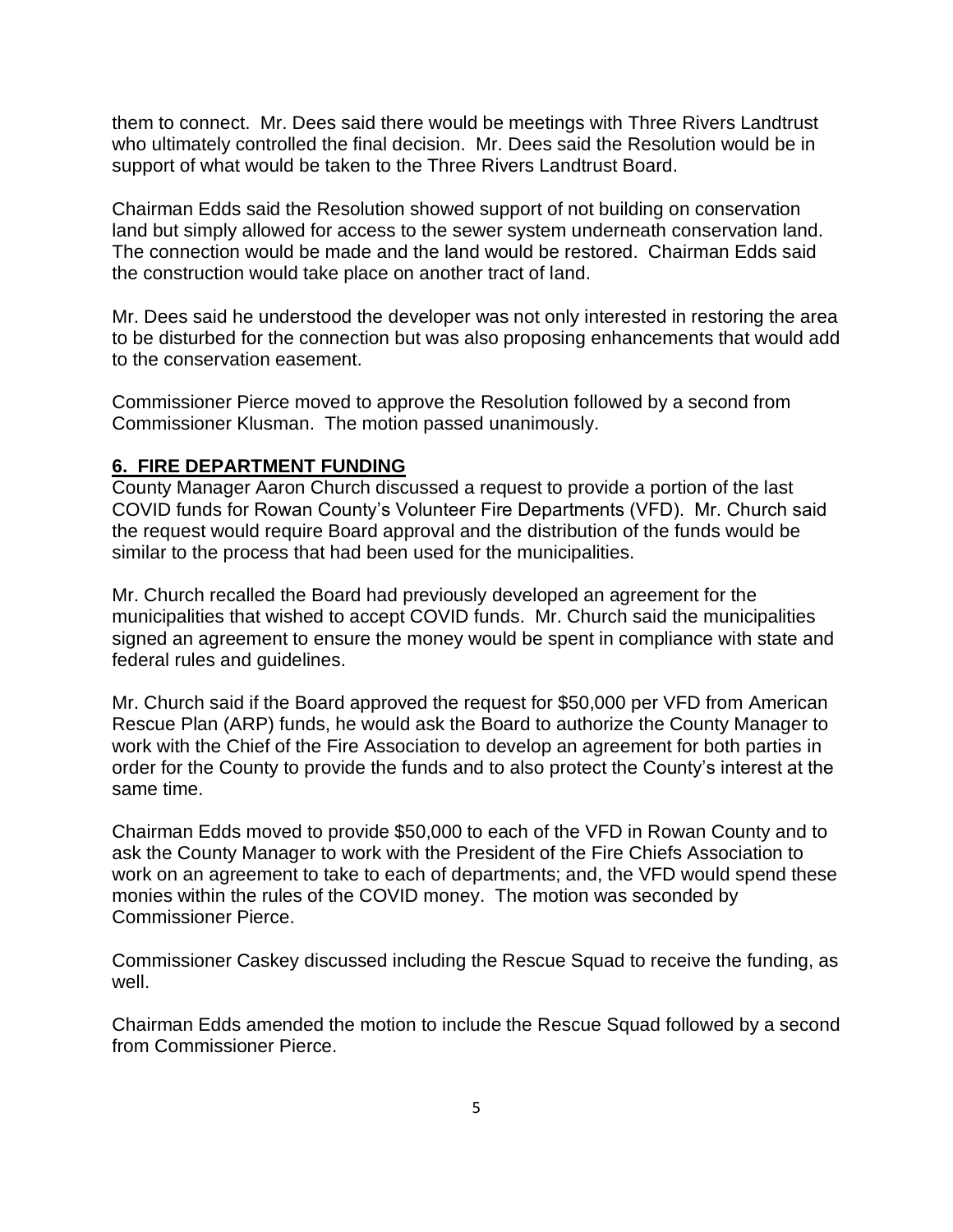Commissioner Caskey said several of the Chiefs he had spoken to had requested to make sure they receive the right guidance from the County. Commissioner Caskey said the departments had a tough year with COVID and not being able to hold their fundraisers.

Upon being put to a vote, the amended motion passed unanimously.

Note: At this point, and at the request of Commissioner Greene, County Attorney Jay Dees took a moment to discuss the upcoming public hearing for a proposed solar farm in the Gold Hill area. The Planning Board had voted to recommend the Commissioners not allow the solar farm.

Mr. Dees said the public hearing was scheduled to be heard by the Board of Commissioners on November 15, 2021. Mr. Dees said the Planning Board makes a recommendation to the Board of Commissioners. The Planning Board conducts courtesy hearings to flush out and vet the issues related to a zoning case in advance. The Planning Board adopts Statements of Consistency and Reasonableness; however, the Planning Board did not have the authority to make the decision. Mr. Dees noted the Board of Commissioners had voted via the Consent Agenda tonight to set the public hearing and to also adopt and publish proposed rules regarding the process for the public hearing.

#### **7. BUDGET AMENDMENTS**

Finance Director James Howden presented the following budget amendments for the Board's consideration:

- Sheriff Recognize funds approved from FY 2020 Local Justice Assistance Grant, and budget the funds to the proper equipment expense account. \$10,050
- Airport The Airport Fund is requesting the transfer of funds from the General Fund and the Airport Fund Balance to cover three (3) projects occurring at the Airport. 1) Architect and Engineering firm producing plans for the building of five (5) new hangars; 2) landscaping project at Airport originally started in 2020 but put on hold due to COVID; 3) Parking lot improvements by Food Lion hangar. \$1,661,702

Commissioner Pierce moved approval of the budget amendments as presented. The motion was seconded by Commissioner Klusman and passed unanimously.

#### **8. CONSIDER APPROVAL OF BOARD APPOINTMENTS**

Commissioner Klusman moved the appointment of the following:

#### • **DANGEROUS DOG APPEALS BOARD**

Lindsey Ward to fill a seat that would become vacant on November 30, 2021. The term would be for three (3) years and expire November 30, 2024.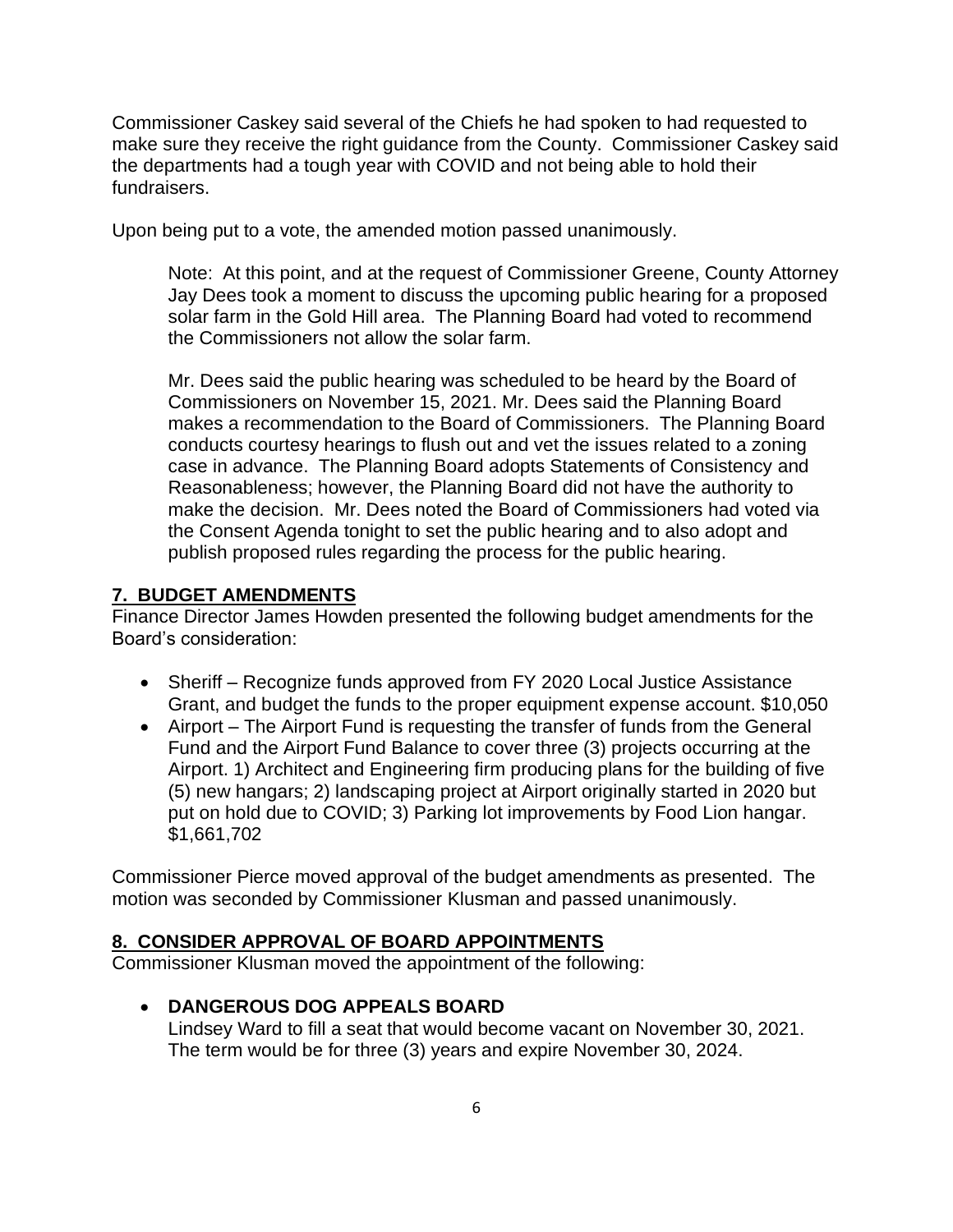- **HOME AND COMMUNITY CARE BLOCK GRANT ADVISORY COMMITTEE** Beth Huber as the new Director for Trinity Living Center. The term would expire June 30, 2022.
- **POOLETOWN VOLUNTEER FIRE DEPARTMENT FIRE COMMISSIONERS** Bryan Kirk for reappointment for a two-year term that would expire on November 30, 2023.

# • **ROWAN COUNTY BOARD OF ADJUSTMENT**  Bradford Basinger to fill a vacant Alternate seat with a term that would expire July 31, 2023.

The motion for approval of the above appointments was seconded by Commissioner Pierce and passed unanimously.

# • **ROWAN COUNTY BOARD OF ADJUSTMENT**

Norman Ribelin applied for reappointment; however, he had served two (2) terms and was not eligible for reappointment. Due to the difficulty of finding volunteers for this Board, the Commissioners were asked to waive the two-year term limit and consider reappointing Mr. Ribelin. The term would expire July 31, 2024.

Commissioner Klusman moved to waive the two-term limit for Mr. Ribelin. The motion was seconded by Commissioner Pierce and carried unanimously.

Commissioner Pierce moved, Commissioner Klusman seconded and the vote to reappoint Mr. Ribelin as requested passed unanimously.

# **ADDITION**

### **8a. INTERLOCAL AGREEMENT REGARDING MUTUAL ASSISTANCE OF LAW ENFORCEMENT SERVICES**

County Manager Aaron Church provided several handouts and discussed a request from the Town of Spencer (Town). The request was for the County to allow the Sheriff's Department to assist in providing law enforcement to the Town. Mr. Church said the mutual assistance would be similar to what had been done for the City of Salisbury (City) in 2016.

Mr. Church discussed two (2) recommended motions before the Board.

The first motion was to authorize the County Manager to execute the Interlocal Undertaking Agreement (Agreement) between the Town of Spencer and Rowan County to provide temporary law enforcement assistance to the Town, and the attached Resolution. Mr. Church asked the Board to also authorize the County Manager to make any non-substantial changes.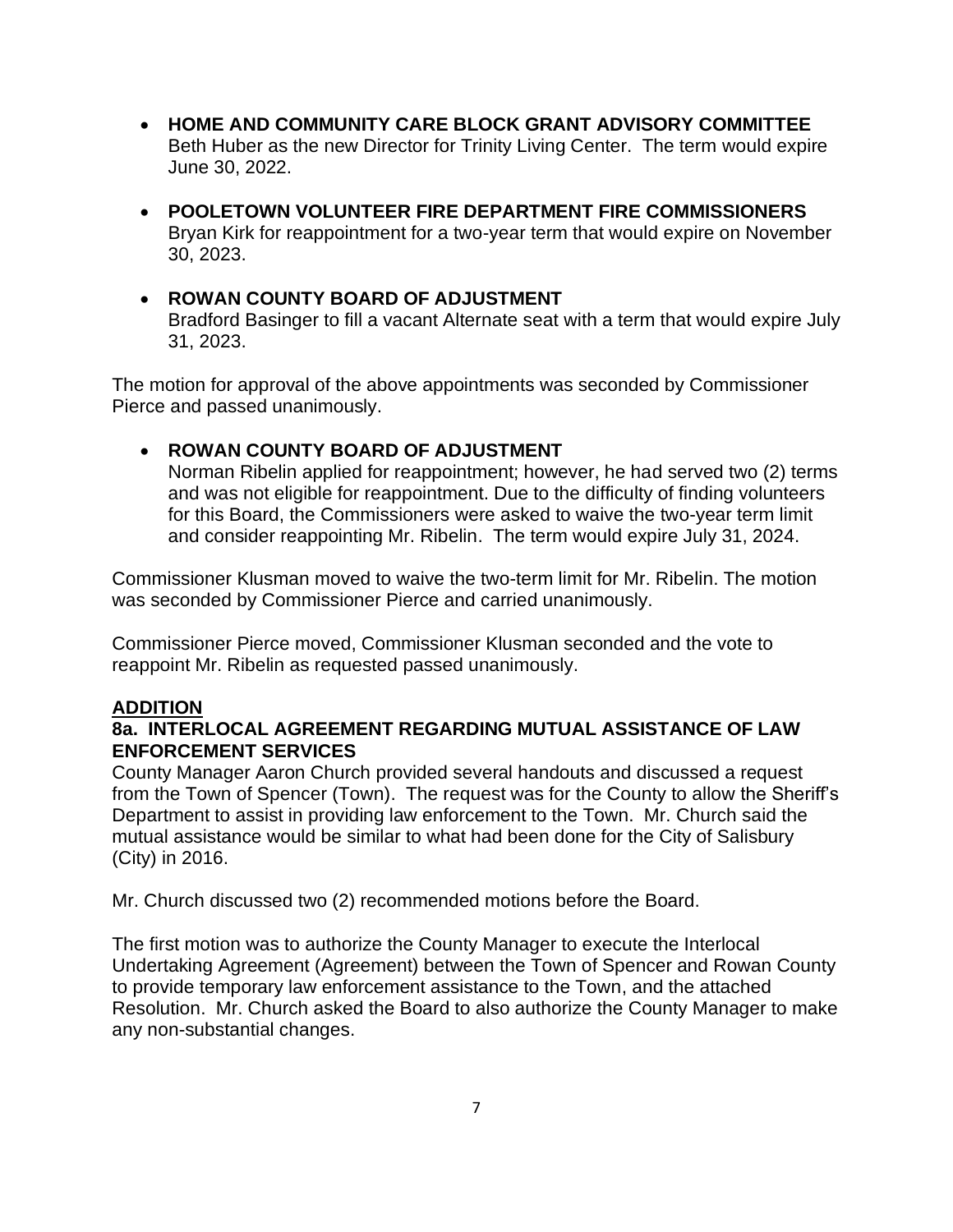The second motion Mr. Church reviewed was for the Board to consider authorizing the approval of the program for Sheriff's deputies who work for the Town of Spencer under the agreement between the Town of Spencer and Rowan County to provide temporary law enforcement assistance to the Town: The program was as follows:

- Pay deputies at a rate of time and one-half of their regular hourly rate for each hour worked for the Town of Spencer irrespective of the number of hours worked for Rowan County.
- Pay deputies a \$300 bonus for working 40 hours in a 14-day period for the Town of Spencer through the 2021 Interlocal Undertaking Agreement between the Town of Spencer and Rowan County to provide temporary law enforcement assistance to the Town.
- Pay deputies a \$150 bonus for working a minimum of 8 hours on November 11 (Veterans Day), November 25 (Thanksgiving), December 24 (Christmas Eve), December 25 (Christmas), December 31 and/or January 1, 2021 (New Years Eve and New Year's Day).

Commissioner Pierce moved to authorize the County Manager to execute the Interlocal Undertaking Agreement (Agreement) between the Town of Spencer and Rowan County to provide temporary law enforcement assistance to the Town, and the attached Resolution. The motion was seconded by Commissioner Klusman and carried unanimously.

Commissioner Pierce moved to authorize the approval of the program for Sheriff's deputies who work for the Town of Spencer under the agreement between the Town of Spencer and Rowan County to provide temporary law enforcement assistance to the Town and the attached payment schedule. The motion was seconded by Commissioner Klusman and passed unanimously.

The Resolution handed out by Mr. Church was as follows:

WHEREAS, pursuant to North Carolina General Statutes Section 160A-288, the head of any law enforcement agency may temporarily provide assistance to another agency in enforcing the laws of North Carolina if so requested in writing by the head of the requesting agency; and

WHEREAS, under Article 20 of Chapter 160A of the North Carolina General Statutes, units of local government, including, but not limited to, cities and counties, are authorized to enter into interlocal undertaking agreements with other units of local government for the joint exercise or the contractual exercise by one unit for another unit, of any power, function, public enterprise, right, privilege, or immunity of local governments in North Carolina; and

WHEREAS, North Carolina General Statute Section 160A-460 defines "undertakings" and "unit of local government" as used in the Interlocal Agreement; and

WHEREAS, North Carolina General Statute Section 160A-461 provides specific authorization for the Interlocal Agreement; and

WHEREAS, the Interlocal Agreement is intended to comply with the requirements set forth in North Carolina General Statute Section 160A-464; and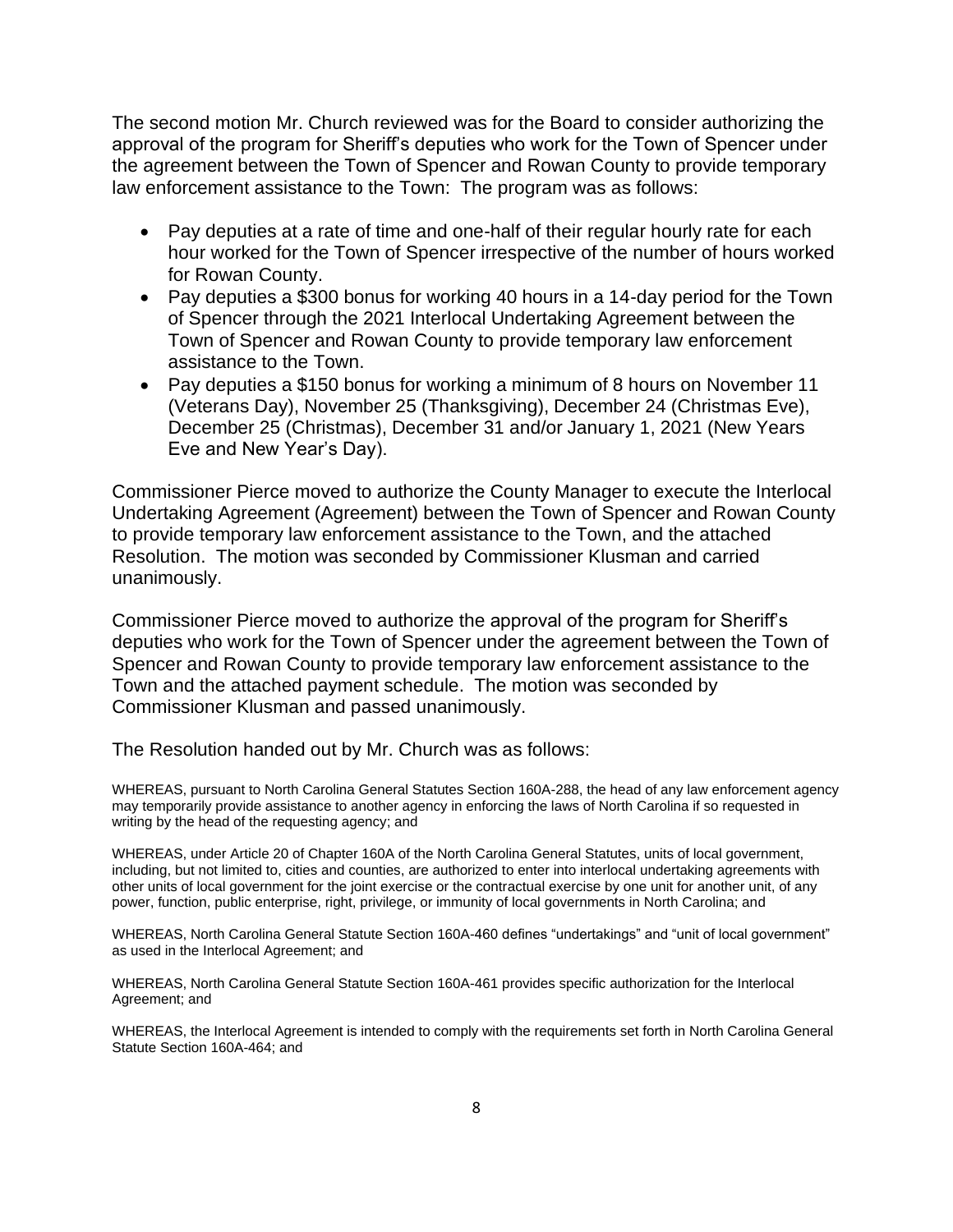WHEREAS, in response to a shortage in law enforcement officers, the Town of Spencer is requesting temporary law enforcement assistance from Rowan County and Rowan County is willing to provide temporary law enforcement assistance to the Town.

NOW, THEREFORE, BE IT RESOLVED that the Rowan County Board of Commissioners authorizes the County Manager to execute an Interlocal Agreement with the Town of Spencer to provide law enforcement services to the Town of Spencer.

#### The Interlocal Undertaking Agreement presented by Mr. Church was as follows:

This is an Interlocal Undertaking Agreement between the TOWN OF SPENCER, a North Carolina municipal corporation (hereinafter "Town"), and the COUTY OF ROWAN, a political subdivision of the State of North Carolina (hereinafter "County") and the SHERIFF OF ROWAN COUNTY, a constitutional office of the State of North Carolina (hereinafter "Sheriff"), collectively referred to as "Parties". This Agreement is made pursuant to North Carolina General Statutes Sections 160A-288 and 160A-460 through 160A-466. The Date of this Interlocal Undertaking Agreement is  $\qquad \qquad$  (hereinafter "Agreement").

#### Authority

The Parties are entering into this Agreement for the purpose of establishing an undertaking in which the County will provide temporary law enforcement assistance to the Town pursuant to specific terms outlined herein.

#### Terms

The Sheriff will provide law enforcement services to the Town on an as needed basis by providing qualified sheriff's deputies, including proper vehicles, uniforms and equipment, under the following terms:

- 1) For each sheriff's deputy provided to the Town under this Agreement, the Town shall pay the County \$50 for each hour of service to the Town, with service of less than one hour to be paid on a pro rata basis. This payment covers the deputy's salary and benefits, vehicle, vehicle fuel, uniform and regular equipment.
- 2) While working with the Town, sheriff's deputies shall have the same jurisdiction, powers, rights, privileges, and immunities (including those relating to the defense of civil actions and payments of judgments) as the officers of the Town, in addition to those the sheriff's deputy normally possesses.
- 3) While on duty with the requesting agency, sheriff's deputies shall be subject to the lawful operational commands of the deputy's superior officers in the Town, but the deputy shall for personnel and administrative purposes, remain under the control of the Sheriff, including for purposes of pay. The Town shall be responsible for, and agrees to reimburse the County, up to the first \$500,000 of each worker's compensation claim by a loaned sheriff's deputy arising out of claimed activities by the loaned deputy while on duty with the Town as provided by this Agreement. The Town also shall be responsible for, and agrees to reimburse the County, up to the first \$50,000 of any general liability claim by loaned sheriff's deputies for claimed activities while on duty with the Town.
- 4) When temporary assistance is needed pursuant to this agreement, the Town shall notify the County of the need for such assistance and the assistance shall be provided if feasible to do so. The Town shall notify the County of such need in writing, when possible. In an emergency situation, the notification of the need for temporary assistance need not be in writing, but a written notification shall be provided as soon thereafter as possible.
- 5) Any disciplinary actions arising out of the temporary work assignment of sheriff's deputies under this Agreement will remain the responsibility of the Sheriff.
- 6) The Town specifically covenants and agrees to assume all liability for any act committed by the sheriff's deputy within the course and scope of the sheriff's deputy's temporary assignment or damage or injury caused by the use of misuse of loaned equipment, and further agrees to hold harmless and indemnify the County, Sheriff and sheriff's deputy for any damages, including the payment of attorney's fees, incurred by the County and Sheriff pursuant to such temporary assignment under this Agreement.
- 7) The Town agrees to hold harmless the County, Sheriff and sheriff's deputy for any damage to the property of the Town incurred in the scope and course of the sheriff's deputy's duties. Further, the County, Sheriff and sheriff's deputy agree to hold the Town harmless for any damage to the property of the County and Sheriff occasioned by such act(s). The agreement shall not be construed as a bar to any other rights or claims, either direct or by subrogation, which either agency shall have against any other party.